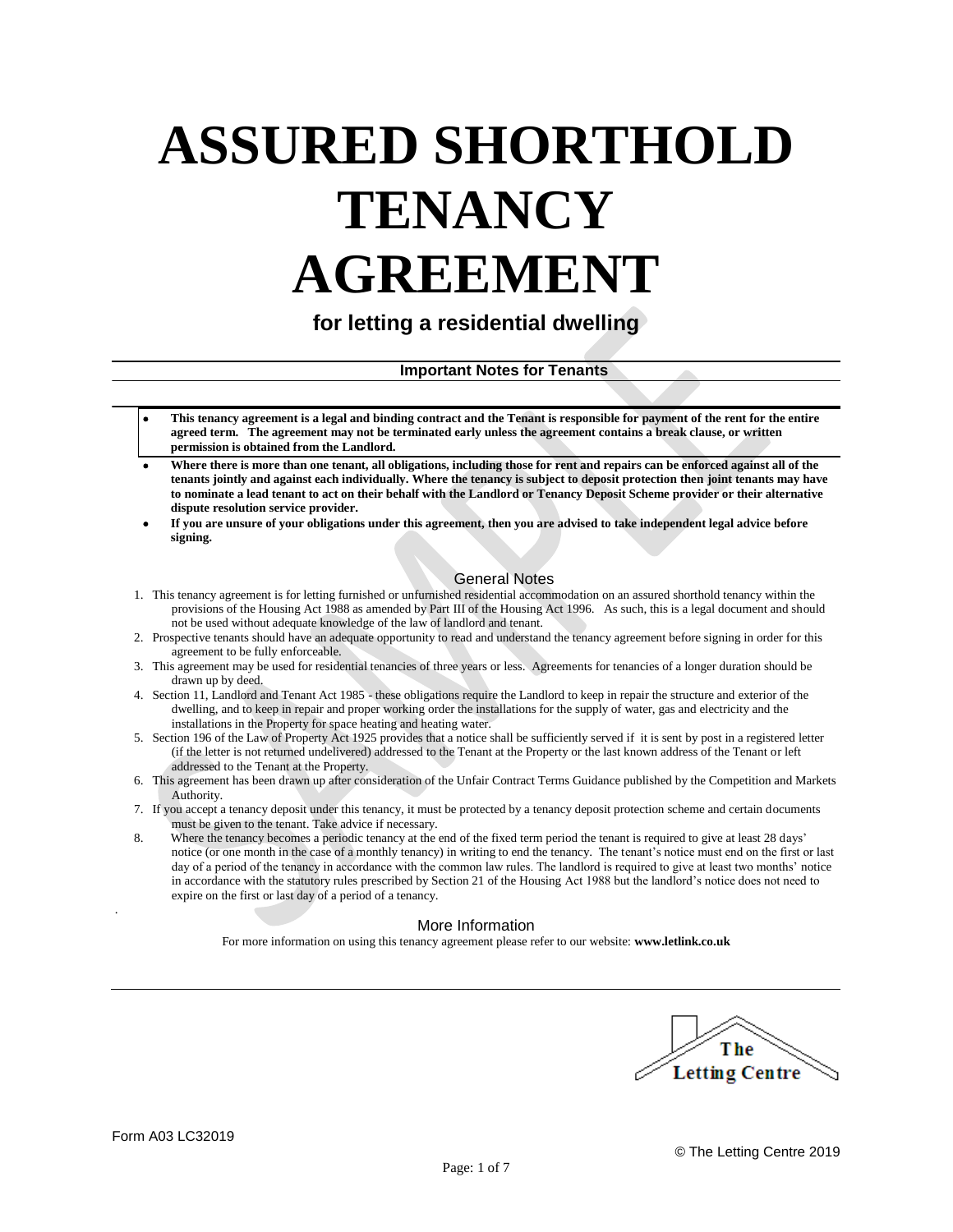THIS AGREEMENT is made on the date specified below BETWEEN the Landlord and the Tenant. It is intended that the tenancy created by this Agreement is and shall be an assured shorthold tenancy within the meaning of the Housing Acts

**Date**

**Landlord(s)**

# **Landlord's Agent**

**Landlord's Address**

*Note: Under s. 48, Landlord and Tenant Act 1987, notices can be served on the Landlord at the above address*

#### **Tenant(s)**

**Property** The dwelling known as

# **Maximum Number of Permitted Occupiers**

*(insert the maximum number of all occupiers including tenants – see clause 4.8)*

**Contents** The fixtures and fittings at the Property together with any furniture, carpets, curtains and other effects listed in the Inventory

| Term                    | For the term of                                          | commencing on                                                                             |  |
|-------------------------|----------------------------------------------------------|-------------------------------------------------------------------------------------------|--|
| Rent                    | £                                                        |                                                                                           |  |
| writing)                | standing<br>Payable<br>by                                | (other<br>methods<br>order<br>payment<br>mutually<br><sub>in</sub><br>be<br>agreed<br>may |  |
| <b>Payment</b><br>month | in<br>cleared<br>advance<br><i>in</i>                    | monthly<br>funds<br>by<br>5.<br>before<br>payments<br>οf<br>each<br>equi<br>days          |  |
| <b>Deposit</b>          | A deposit of                                             | is payable on signing this Agreement. It is protected by the following scheme             |  |
|                         | The Deposit Protection Service www.depositprotection.com |                                                                                           |  |

**1.** The Landlord agrees to let and the Tenant agrees to take the Property and Contents for the Term at the Rent payable as above

**2.1 Deposit.** The Tenant pays the Deposit as security for the performance of the Tenant's obligations and to pay and compensate the Landlord for the reasonable costs of any breach of those obligations. It is specifically agreed that this money is not to be used by the Tenant as payment for any rent due under this Agreement. No interest shall be payable on this Deposit. The balance of the Deposit to be paid to the Tenant as soon as reasonably possible after the conclusion of the tenancy, less any reasonable costs incurred for the breach of any obligation as agreed with the Tenant, or decided by the Court or by the appropriate deposit scheme (details of which are contained in the scheme's deposit information leaflet/terms and website)

**2.2 Inventory.** Where the Landlord or his Agent has prepared an inventory for the Property and given a copy to the Tenant at the start of the tenancy, unless the Tenant returns a signed copy of the Inventory within the first week of occupation with any appropriate alterations or notes as required, it shall be taken that the Tenant accepts the Inventory as a full and accurate record of the condition of the Property and its contents

# **The Tenant agrees with the Landlord**: (clauses 3 to 7)

# **3. Rent & charges**

(3.1) To pay the Rent on the days and in the manner specified to the Landlord's Agent.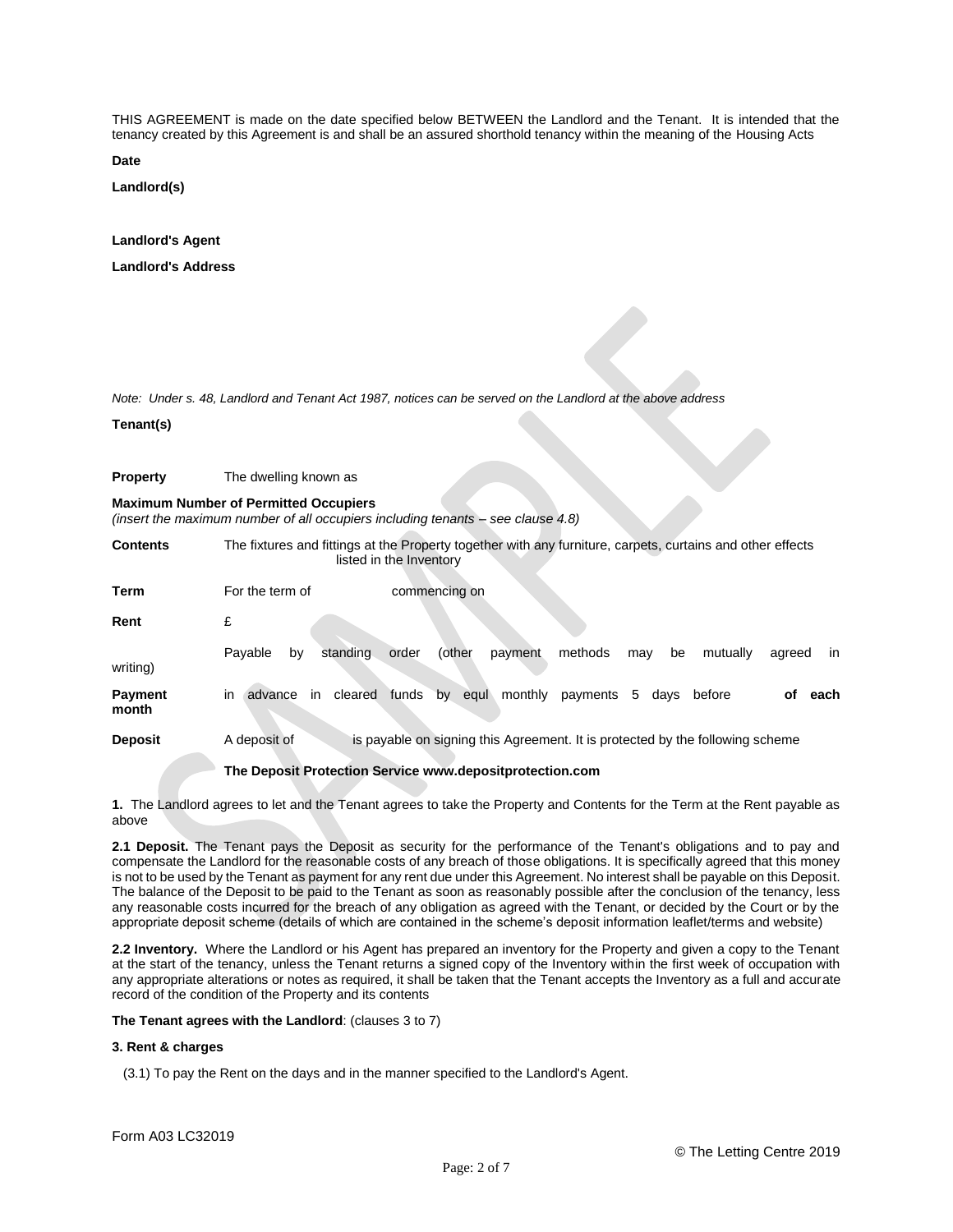(3.2) To pay promptly to the authorities to whom they are due, council tax, water and sewerage charges, gas, electric, television licence and telephone and other communication charges (if any) relating to the Property, where they are incurred during the period of the tenancy or any subsequent periodic tenancy, including any which are imposed after the date of this Agreement (even if of a novel nature) and to pay the total cost of any re-connection fee relating to the supply of water, gas, electricity and telephone if the same is disconnected due to the Tenant's act or default. The Tenant agrees to ensure that all electricity, gas, water and telephone accounts as appropriate are transferred to the Tenant's name on commencement of this tenancy and to notify the Landlord or his Agent prior to changing supplier for any of the utility services stated above

(3.3) To pay the Landlord's reasonable costs incurred as a result of any breach of the terms of the tenancy by the Tenant

(3.4) To pay the reasonable costs of the Landlord or his Agent where the Tenant requests early termination of the tenancy, and the Landlord has accepted the request, or where the Tenant fails to give the legally required notice to end a periodic tenancy

(3.5) To pay the reasonable costs of the Landlord or his Agent where the Tenant requests a variation to the tenancy

## **4. Use of the Property**

(4.1) Not to assign, sublet, part with possession of the Property, or let any other person live at the Property

(4.2) To use the Property as a single private dwelling as the Tenant's only or principal home and not to use it or any part of it for any other purpose nor to allow anyone else to do so

(4.3) Not to receive paying guests or carry on or permit to be carried on any business, trade or profession on or from the Property

(4.4) Not to do or permit or suffer to be done in or on the Property any act or thing which may be a nuisance damage, or annoyance to a person residing, visiting or otherwise engaged in lawful activity or the occupiers of the neighbouring premises

(4.5) Not to keep any cats or dogs at the Property and not to keep any other animals, reptiles or birds (or other living creatures that may cause damage to the Property, or annoyance to neighbours) on the Property without the Landlord's written consent. Such consent, if granted, to be revocable, on reasonable grounds by the Landlord

(4.6) Not to use the Property for any illegal or immoral purposes.

(4.7) Where the Landlord's interest is derived from another lease ("the Headlease") then it is agreed that the Tenant will observe the terms in the Headlease applicable to the Property. A copy of the Headlease, if applicable, is attached

(4.8) The Tenant must not allow the number of persons occupying the Property to exceed the Maximum Number of Permitted Occupiers specified above without the Landlord's prior written consent. Because of houses in multiple occupation regulations and licensing regulations, the Landlord may be prosecuted and fined for allowing this number to be exceeded

(4.9) **This is a non-smoking Property**. The Tenant agrees not to smoke or permit any family member, guest or visitor to smoke tobacco or any other substance in the Property without the Landlord's prior written consent

# **5. Repairs and Damage to the Property**

(5.1) Not to damage the Property and Contents and not to make any alteration or addition to the Property without the written permission of the Landlord, such permission not to be unreasonably refused or delayed. The Tenant agrees to pay for any damage caused by the Tenant, a member of the Tenant's family or his visitors or any other permitted occupiers

(5.2) To pay the reasonable costs incurred by the Landlord or his Agent in replacing or repairing any furniture or other contents, lost, damaged or destroyed by the Tenant or, at the option of the Landlord, replace immediately any furniture or other contents, lost, damaged or destroyed by the Tenant, and not to remove or permit to be removed any furniture or other contents from the Property

(5.3) To keep the interior of the Property and the Contents in at least as good and clean condition and repair as they were at the commencement of the tenancy, with fair wear and tear excepted, and to keep the Property reasonably aired and warmed

(5.4) That the Landlord or any person authorised by the Landlord or his Agent may at reasonable times of the day on giving 24 hours' written notice (unless in the case of an emergency) enter the Property for the purpose of inspecting its condition and state of repair

(5.5) To keep the gardens, driveways, pathways, lawns, hedges, rockeries and ponds (if any) regularly maintained in good and safe condition and as neat tidy and properly tended as they were at the start of the tenancy and not to remove any trees or plants

(5.6) To replace all broken glass in doors and windows damaged during the tenancy where the damage has been caused by the Tenant, a member of the Tenant's family or his visitors or any other permitted occupiers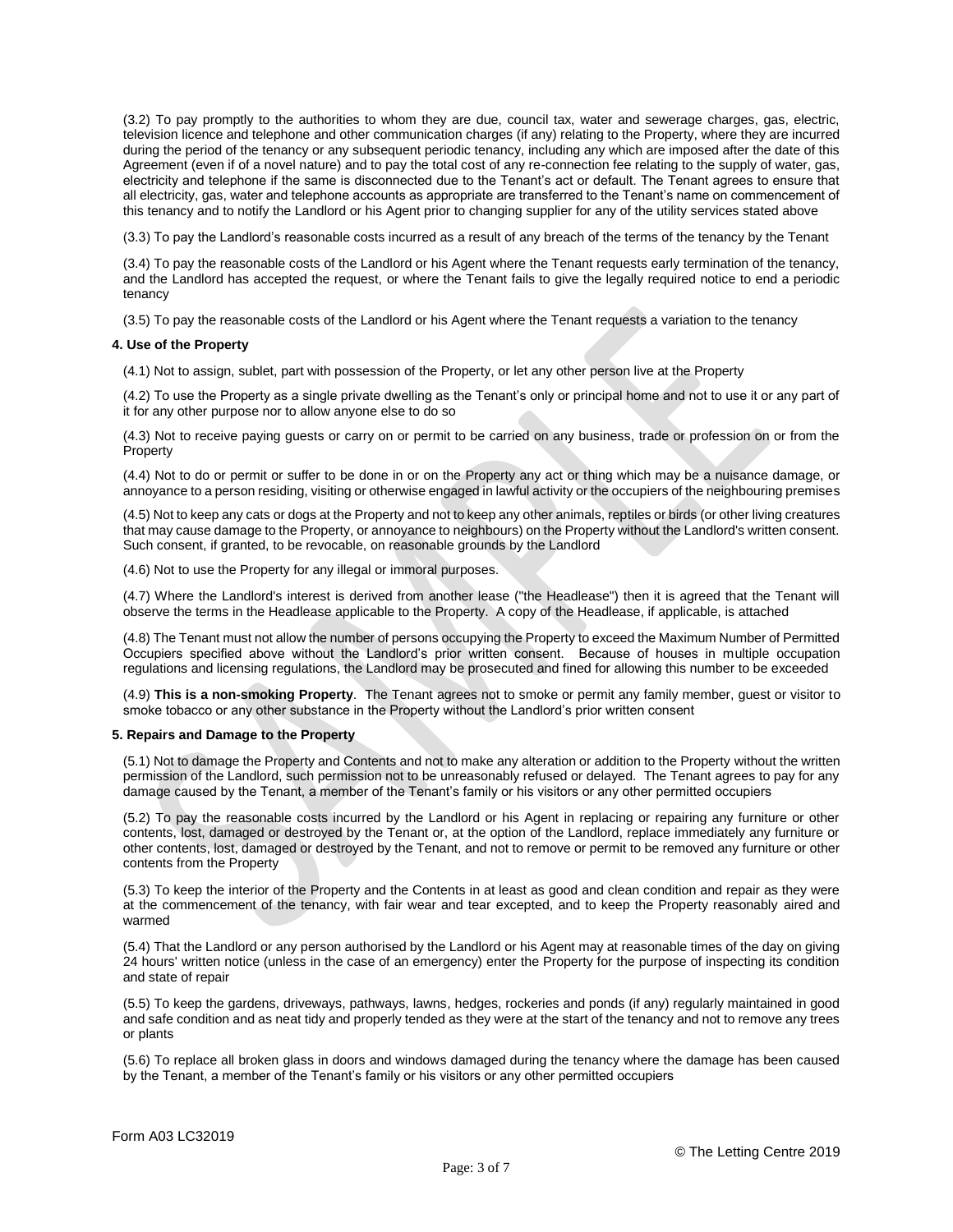(5.7) Not to alter or change or install any locks on any doors or windows in or about the Property or have any additional keys made for any locks without the prior written consent of the Landlord, such consent not to be unreasonably withheld

(5.8) To notify the Landlord or his Agent promptly of any disrepair, damage or defect in the Property or of any event which causes damage to the Property. Additional aerials, satellite dishes and other fixed cables may not be fitted without the Landlord's prior written consent

(5.9) Not to affix any notice, sign, poster or other thing to the internal or external surfaces of the Property in such a way as to cause damage

(5.10) To take all reasonable precautions to prevent frost damage at the Property and to keep the Property adequately heated and ventilated to prevent damage caused by condensation

(5.11) In order to comply with the Gas Safety Regulations, it is necessary:

- (a) that the ventilators provided for this purpose in the Property should not be blocked
- (b) that brown or sooty build-up on any gas appliance should be reported immediately to the Landlord or Agent

(5.12) Not to cause any blockage to the drains, pipes, sinks or baths

(5.13) Not to introduce into the Property any portable heaters fired by liquid or bottled gas fuels without the Landlord's prior written consent

(5.14) That the Tenant shall be responsible for testing all smoke alarms and carbon monoxide alarms (if any) fitted in the Property on a regular basis and replace the batteries (if any) as necessary. Any faulty alarms should be reported to the Agent

(5.15) To replace all bulbs, fluorescent tubes, fuses and replaceable filters as and when necessary. To follow the manufacturers or Landlord's instructions (where instructions have been provided)

(5.16) To take all reasonable steps to keep the Property free from infestation by

### **6. Other tenant responsibilities**

(6.1) Within seven days of receipt thereof, to send to the Landlord or his Agent all correspondence addressed to the Landlord or the owner of the Property and any notice, order or proposal relating to the Property (or any building of which the Property forms part) given, made or issued under or by virtue of any statute, regulation, order, direction or bye-law by any competent authority

(6.2) To ensure that any claims for Housing Benefit, Universal Credit or equivalent housing support made by the Tenant are legally claimed or received without overpayment

(6.3) That where the Property is left unoccupied, without prior notice in writing to the Landlord or Agent, for a prolonged period, the Tenant has failed to pay rent for that period, and has shown no intention to return, the Landlord may treat these actions as a surrender of the tenancy. This means that the Landlord may take over the Property and re-let it

(6.4) To properly secure the Property including all locks and bolts to the doors, windows and other openings when leaving the Property unattended and where the Property is left vacant for more than 28 consecutive days and the Rent is paid, to notify the Landlord or his Agent in writing, and to allow him access to the Property in order to secure it where necessary

(6.5) Not to change passwords, codes or other security settings on any alarm or other electronic controls installed at the Property without the Landlord's written permission

(6.6) To allow contractors access to the Property, upon being given reasonable written notice, to allow electrical, gas and similar appliances, pipework and flues to be inspected and maintained. The Tenant further agrees to ensure that any access arrangements made in connection with such inspections or appointments are honoured so that contractors are able to carry out the work on the agreed day

(6.7) To promptly respond to any information requests by the Landlord or his Agent with regard to 'Right to Rent' checks under the Immigration Act 2014 (or any subsequent legislation) and to notify the Landlord of any changes to the Tenant's immigration status

# **7. End of tenancy**

(7.1) To return the Property and Contents at the end of the tenancy in the same clean state or condition as they were at the commencement of the tenancy, with fair wear and tear excepted, and to remove all the Tenant's personal effects and any waste or rubbish from the Property.

(7.2) To leave the Contents at the end of the tenancy in approximately the same places in which they were positioned at the commencement of the tenancy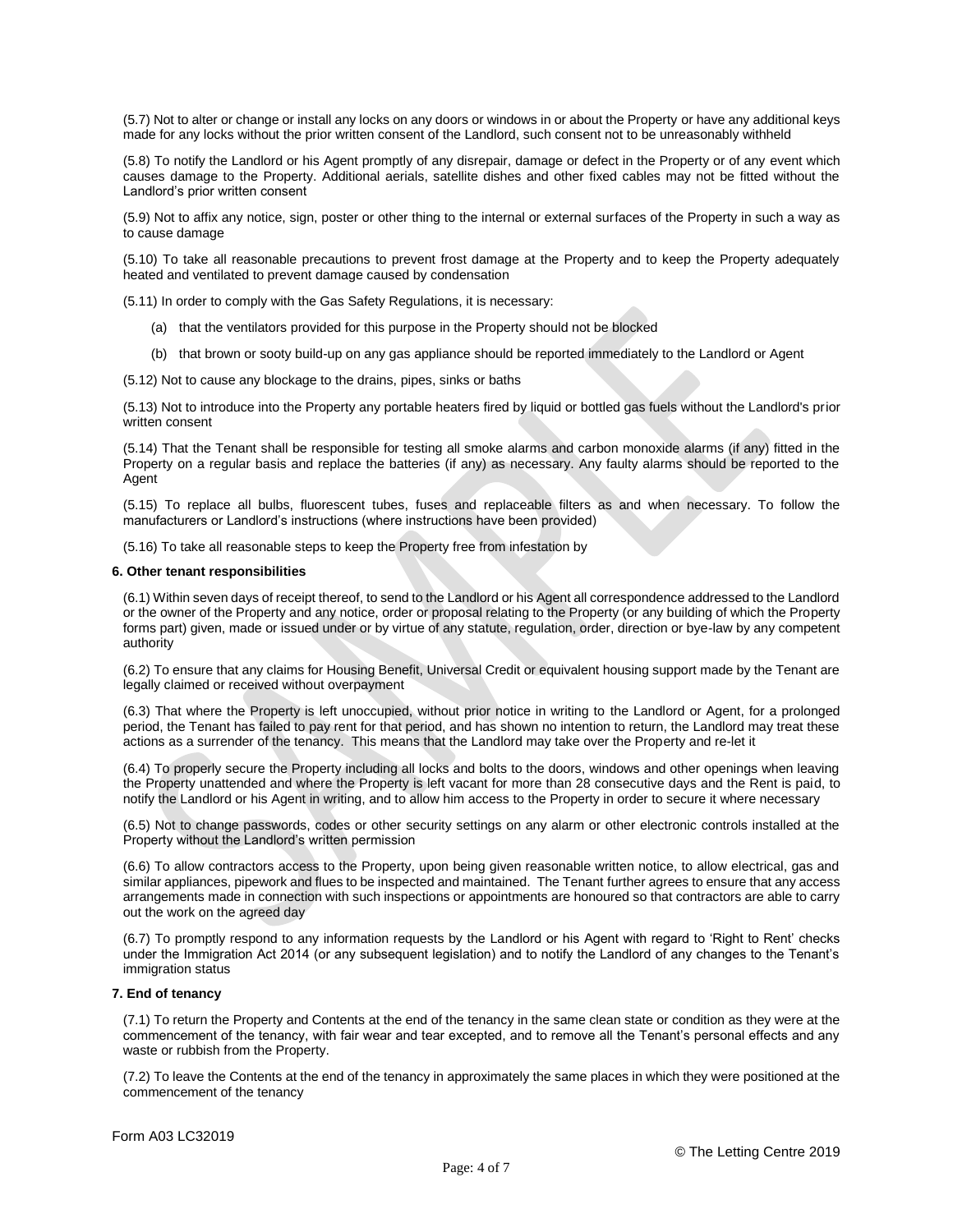(7.3) To return the keys of the Property to the Agent on the agreed termination date, or the end of the tenancy (whichever is sooner). The Tenant also agrees to pay for any reasonable charges incurred by the Landlord or his Agent in replacing keys or securing the Property against re-entry where keys are lost or not returned

(7.4) To provide a forwarding address to the Landlord or his Agent either prior to or at the end of the tenancy

(7.5) To arrange with all utility providers for final meter readings at the Property to be supplied and final bills to be paid at the end of the tenancy

(7.6) To allow the Landlord or his Agent, within the last two months of the tenancy, to erect a sign on or outside the Property to indicate that the Property is for sale or available to let

(7.7) Within the last two months of the tenancy to permit the Landlord or any person authorised by the Landlord or the Landlord's Agent at reasonable hours to enter and view the Property with prospective tenants or purchasers, having first given the Tenant a reasonable period of notice

#### **8. The Landlord agrees with the Tenant that:**

(8.1) The Landlord shall permit the Tenant to have quiet enjoyment of the Property without interruption by the Landlord or his Agent, however this does not preclude the Landlord from taking action through the courts should the Tenant fail to pay the Rent due or be in breach of the Tenancy Agreement

(8.2) In the event that the Property is rendered uninhabitable by fire or flood or any other risk which the Landlord has insured, other than where the damage has been caused by the act or omission of the Tenant, his family or his visitors then the parties will consider this Agreement as frustrated and terminated subject to the right of the Tenant to recover any rent paid in advance for the period after the termination

**9. Forfeiture Provision.** The Landlord may apply to the court to end this tenancy and repossess the Property if:

- (a) the Tenant does not pay the Rent (or any part of it) within 14 days of the date on which it is due; or
- (b) the Tenant does not comply with the obligations set out in this Agreement; or
- (c) the Landlord was induced to grant the tenancy by a false statement; or
- (d) any of the Grounds specified in Schedule 2 of the Housing Act 1988 (as amended) apply to this tenancy

This termination clause operates subject to the proviso that the Landlord must obtain a court order before repossessing the Property

# **IMPORTANT. Only the Court can order the Tenant to give up possession of the Property**

**10.** The Landlord agrees to carry out any repairing obligations as required by section 11 of the Landlord and Tenant Act 1985 (see note 4)

**11.** In this Agreement, unless the context otherwise requires, the following expressions shall have the following meanings:

"The Landlord" includes the persons who during the period of the tenancy have a legal interest in the Property

"The Tenant" includes those who might inherit the tenancy. Whenever there is more than one Tenant all covenants and obligations can be enforced against all of the Tenants jointly and against each individually. This means that any one of the members of a joint tenancy can be held responsible for the full rent and other obligations under the Agreement if the other members do not fulfil their obligations

"The Agent" refers to the person appointed by the Landlord to manage the property and collect Rent, or anyone who subsequently takes over these rights and responsibilities

# **12. The parties agree:**

(12.1) Notice is hereby given that possession might be recovered under Ground 1, Schedule 2 of the Housing Act 1988 if applicable. That is, that the Landlord used to live in the Property as his or her main home; or intends to occupy the Property as his or her only or main home

(12.2) The tenancy may be brought to an end if the mortgagee requires possession on default of the borrower under Ground 2, Schedule 2 of the Housing Act 1988

(12.3) Before the Landlord can end this tenancy, he shall serve any notice(s) on the Tenant in accordance with the provisions of the Housing Acts. Such notice(s) shall be sufficiently served if served at the last known address of the Tenant in accordance with section 196 of the Law of Property Act 1925 - see note 5 (subject to the clause below)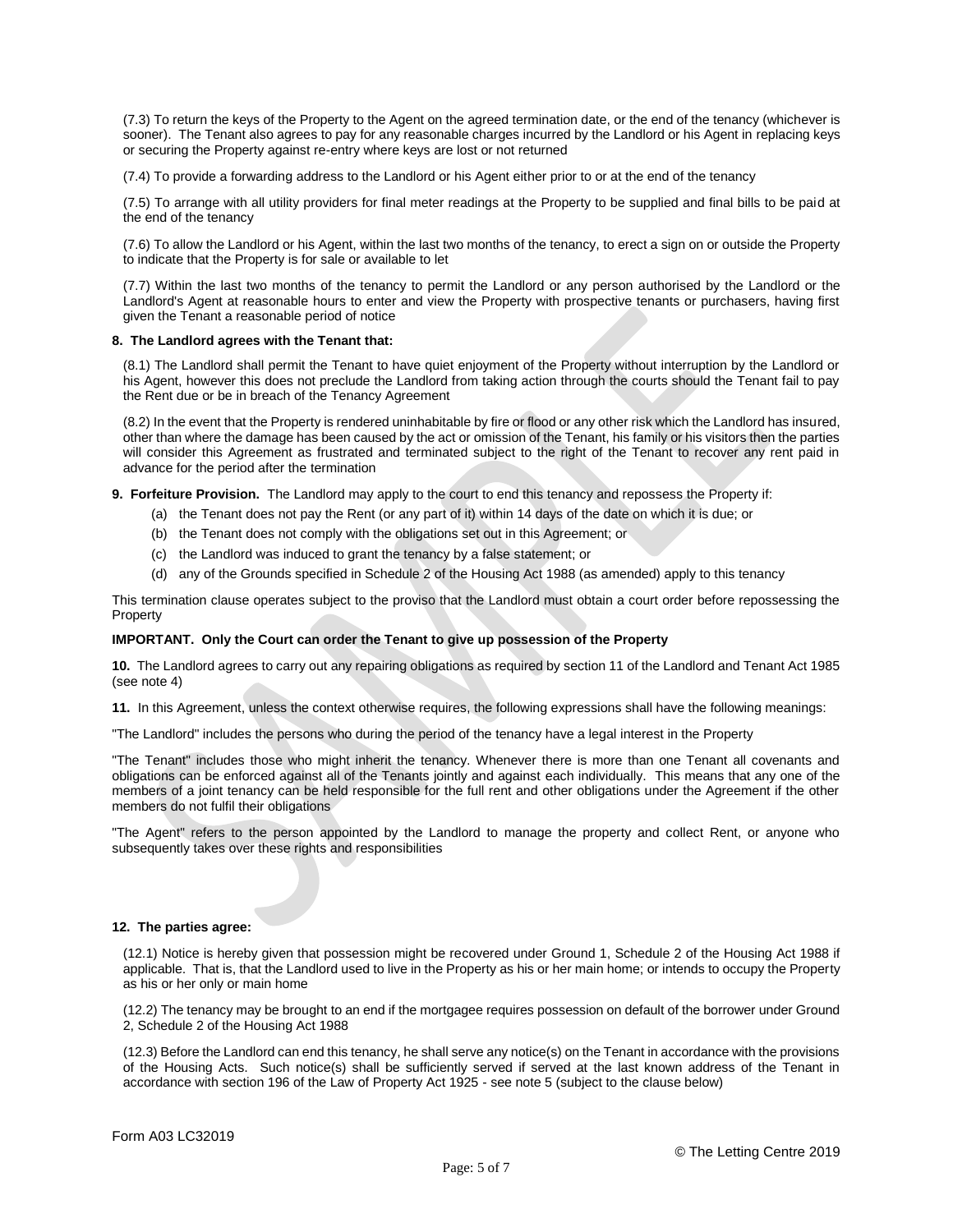(12.4) That notices and other documents given in connection with this tenancy may be served by email on the Tenant at the email address(es) supplied above. The notice or document will be regarded as received by the Tenant at the start of the next business day after it was first sent. *[The Tenant(s) Email may be left blank where the Tenant does not agree to this clause]*

(12.5) Whilst the Landlord or his Agent shall make every effort to keep the Tenant's personal details safe and secure, it may be necessary to share such information with trusted third parties such as the Home Office, utility companies, maintenance contractors, credit and referencing agencies and debt collection companies etc. The Landlord or his Agent will not divulge personal contact details to any other third party organisation for marketing purposes without prior approval unless this is necessary to comply with a statutory obligation

**13. Special Conditions.** The Property is let together with the special conditions (if any) listed in the First Schedule attached hereto

It is hereby agreed by both parties; that the tenant must make arrangements to be available for an annual gas safety check. These checks can be completed on a weekday between 8am - 5pm, this check will be completed by either our contractor or a contractor preferred by the Landlord.

# **Charges and Extra Fees**

Should the tenants wish to make any amendments to the rent due date during the tenancy period, an administration charge of £50 including vat will apply.

The tenant will pay for the replacement of any lost/damaged key or security device

Please note that your contract states the monthly rent due to your landlord, for which you must allow processing and clearance time. Where the rent is late by 14 days or more you will be charged interest which must not exceed the Bank of England's base rate plus 3%.

The tenant can also be charged for contractual damaged for any loss the landlord has incurred where the tenant has breached the contract.

The tenant may be charged a contractor's attendance rate for an aborted call out where this has been pre-arranged and a contractor has attended and been unable to gain access.

If a contractor attends to a fault reported and the cause of the fault is due to tenant damage/negligence, or that of a tenant's guest, the tenant will be liable for the cost of the invoice submitted as per the damage provision. Please note, if this invoice is not settled the tenant understands that this will be deducted from their deposit.

Should either party need to break this agreement and the second party agrees, a legal document 'Deed of Surrender' will be required. Please see page 6 of this agreement for details of charges for using this service.

By signing this agreement you are also confirming you have received the 'how to rent guide'

[https://assets.publishing.service.gov.uk/government/uploads/system/uploads/attachment\\_data/file/805826/6.5707\\_M](https://assets.publishing.service.gov.uk/government/uploads/system/uploads/attachment_data/file/805826/6.5707_MHCLG_How_to_Rent_v4.pdf?utm_campaign=10601150_Section%206a%20Form&utm_medium=email&utm_source=dotmailer&dm_t=0,0,0,0,0) [HCLG\\_How\\_to\\_Rent\\_v4.pdf?utm\\_campaign=10601150\\_Section%206a%20Form&utm\\_medium=email&utm\\_sour](https://assets.publishing.service.gov.uk/government/uploads/system/uploads/attachment_data/file/805826/6.5707_MHCLG_How_to_Rent_v4.pdf?utm_campaign=10601150_Section%206a%20Form&utm_medium=email&utm_source=dotmailer&dm_t=0,0,0,0,0)  $ce = dot mailer\&dm = 0,0,0,0,0$ 

# **14. Charges for the Deed of Surrender**

If either Landlord or Tenant wish to initiate a deed of surrender, the following will apply as applicable.

#### **Landlord costs**

It is hereby understood that should the Landlord initiate the termination of the tenancy by way of deed of surrender, they forfeit the fees paid to the agent for the letting and/or management of the property and will not be entitled to a refund from the agent or Tenant.

# **Tenant costs**

It is hereby understood that should the Tenant initiate the termination of the tenancy by way of deed of surrender, they are liable to cover the Landlords costs of letting the property for the remaining term of the tenancy, this will be calculated on the basis of:….............% +VAT of the monthly rent for the remaining term of the Agreement where the landlord has paid fees upfront to Imagine for the term of the tenancy.

Tenants will be liable to cover the contractual costs of the rent, council tax and all utility bills up until a new tenancy commences.

Tenants will also be responsible for the below fees:

- New contract fee £100 plus vat
- DPS registration £30 plus vat (if applicable)
- Inventory £130 plus vat (if applicable)

**THE FIRST SCHEDULE** (N.B. Clauses in this section have been individually negotiated)

Form A03 LC32019